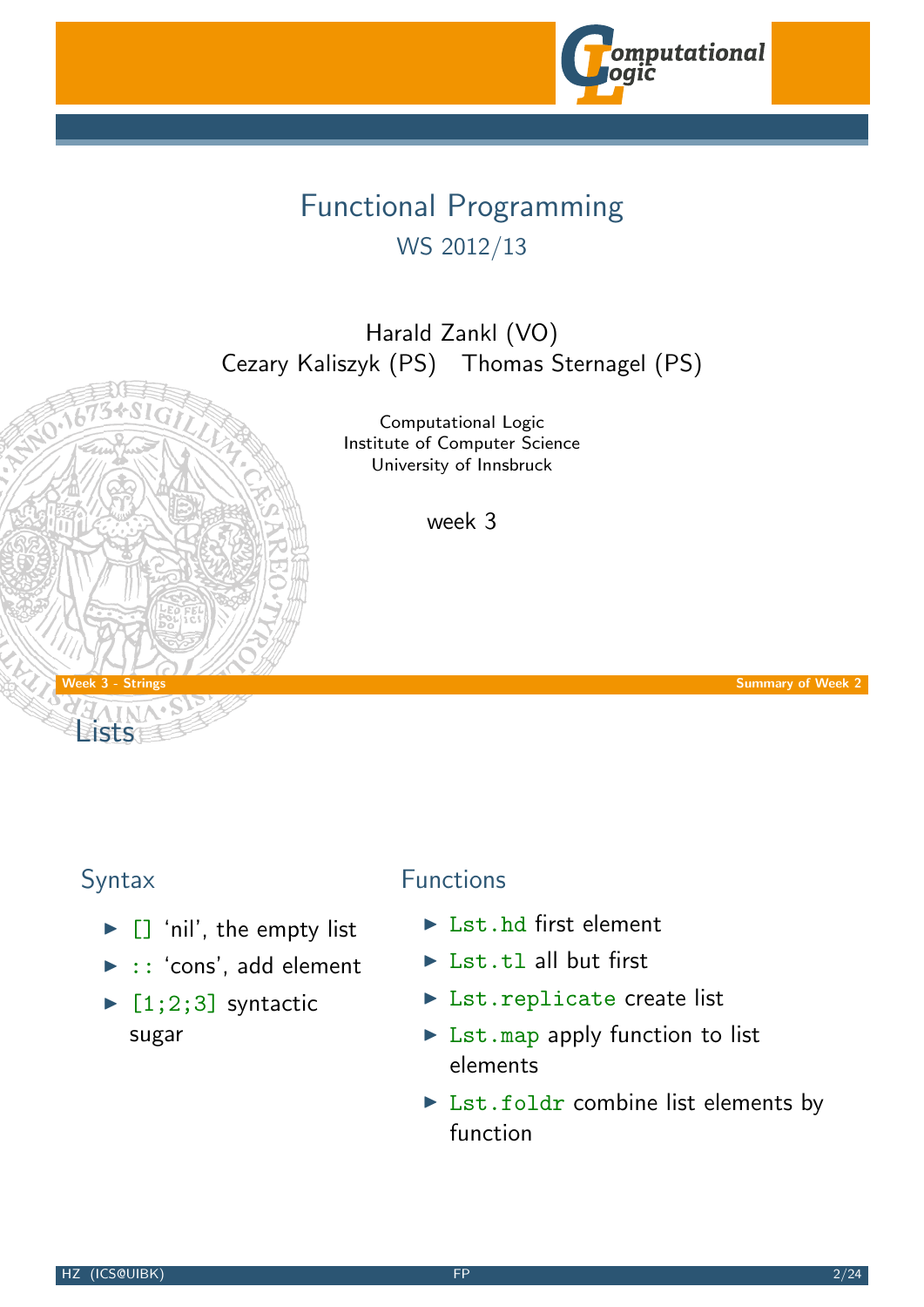## Modules

#### Using Files

- $\blacktriangleright$  implementation files (.ml)
- $\blacktriangleright$  signature files  $(\text{.mli})$
- $\triangleright$  ADTs abstract data types (e.g., Stck)

#### Inline

- $\triangleright$  module Module : Sig = Imp
- $\triangleright$  module  $Imp =$  struct ... end
- $\triangleright$  module type  $Sig = sig ...$  end



- $\triangleright$  type declarations, function definitions, constants
- $\blacktriangleright$  'type type = ...' for types
- $\blacktriangleright$  'let name = ...' for values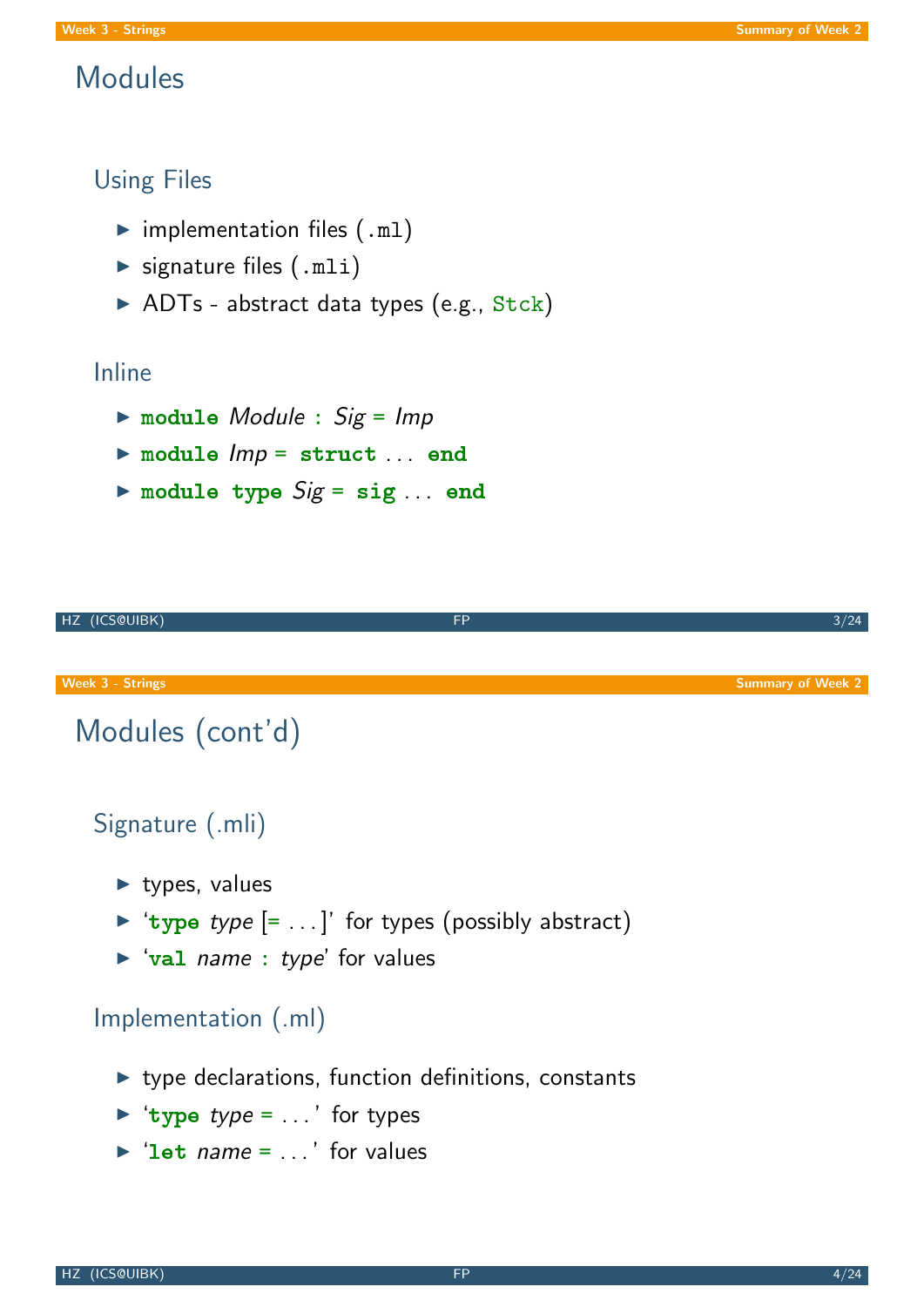# This Week

#### Practice I

OCaml introduction, lists, strings, trees

## Theory I

lambda-calculus, evaluation strategies, induction, reasoning about functional programs

Practice II efficiency, tail-recursion, combinator-parsing

#### Theory II

type checking, type inference

#### Advanced Topics

lazy evaluation, infinite data structures, monads, ...



# "Hello"  $\hat{ }$  " $\hat{ }$ "  $\hat{ }$  "World" = "Hello $\hat{ }$ World"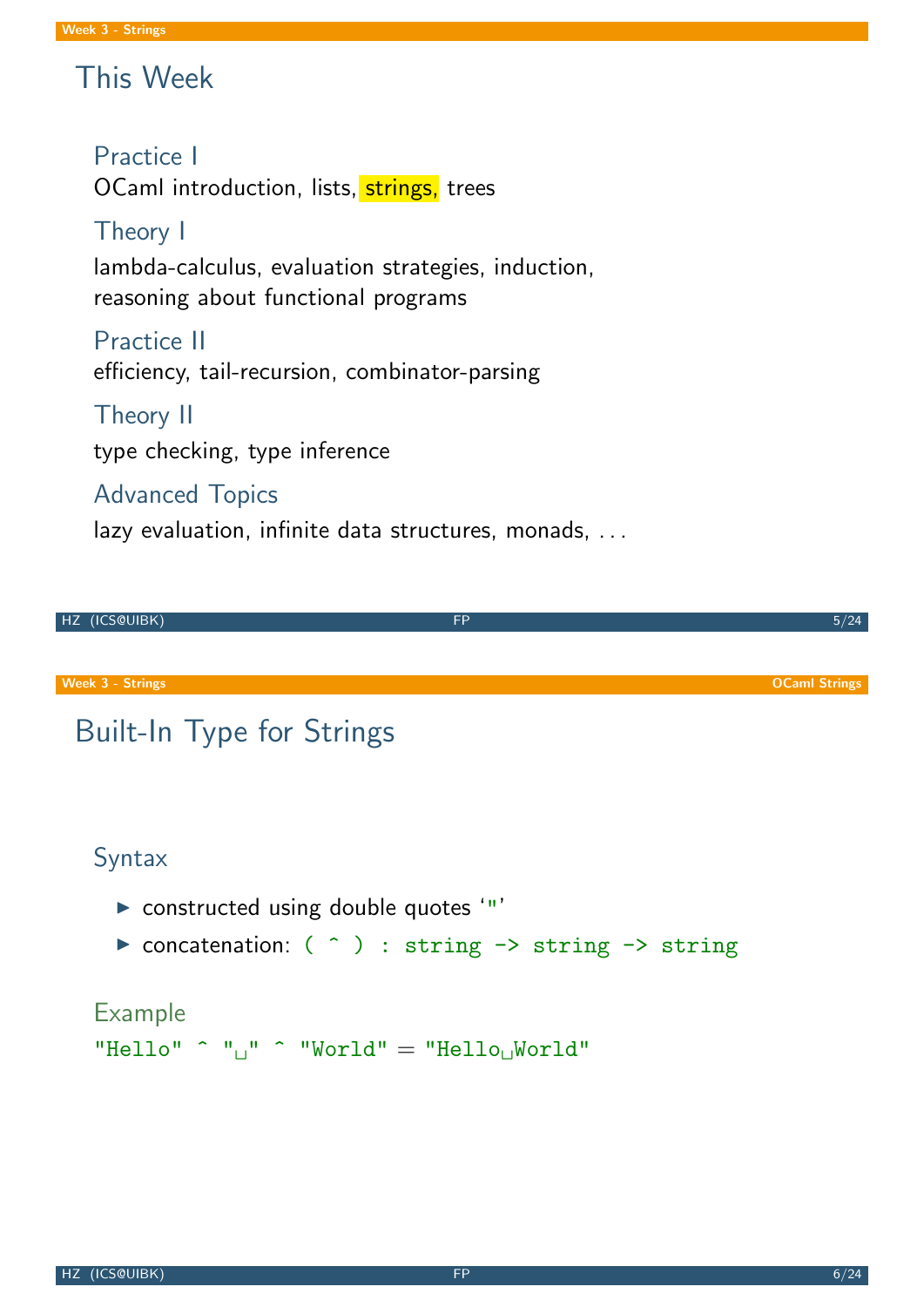#### Strng.ml

- $\triangleright$  install type abbreviation type  $t = char$  list
- $\triangleright$  advantage: all list functions can be used for l-strings
- ▶ of\_string : string -> t
- $\triangleright$  to\_string : t -> string
- $\triangleright$  of int : int  $\rightarrow$  t
- $\triangleright$  print : t -> unit



# Nice Interpreter Output

## Toplevel directives

- $\triangleright$  always start with # and end with ;;
- $\blacktriangleright$  #cd "dir";; change directory
- ▶ #install\_printer name;; change output function for certain type
- ▶ #load "file.cmo";; load bytecode
- $\blacktriangleright$  #quit;; exit the interpreter
- ▶ #remove\_printer name;; remove output function for certain type
- $\triangleright$  #trace fun;; trace computation of function
- $\triangleright$  #untrace fun;; stop tracing of function
- <span id="page-3-0"></span> $\triangleright$  #use "file";; execute file content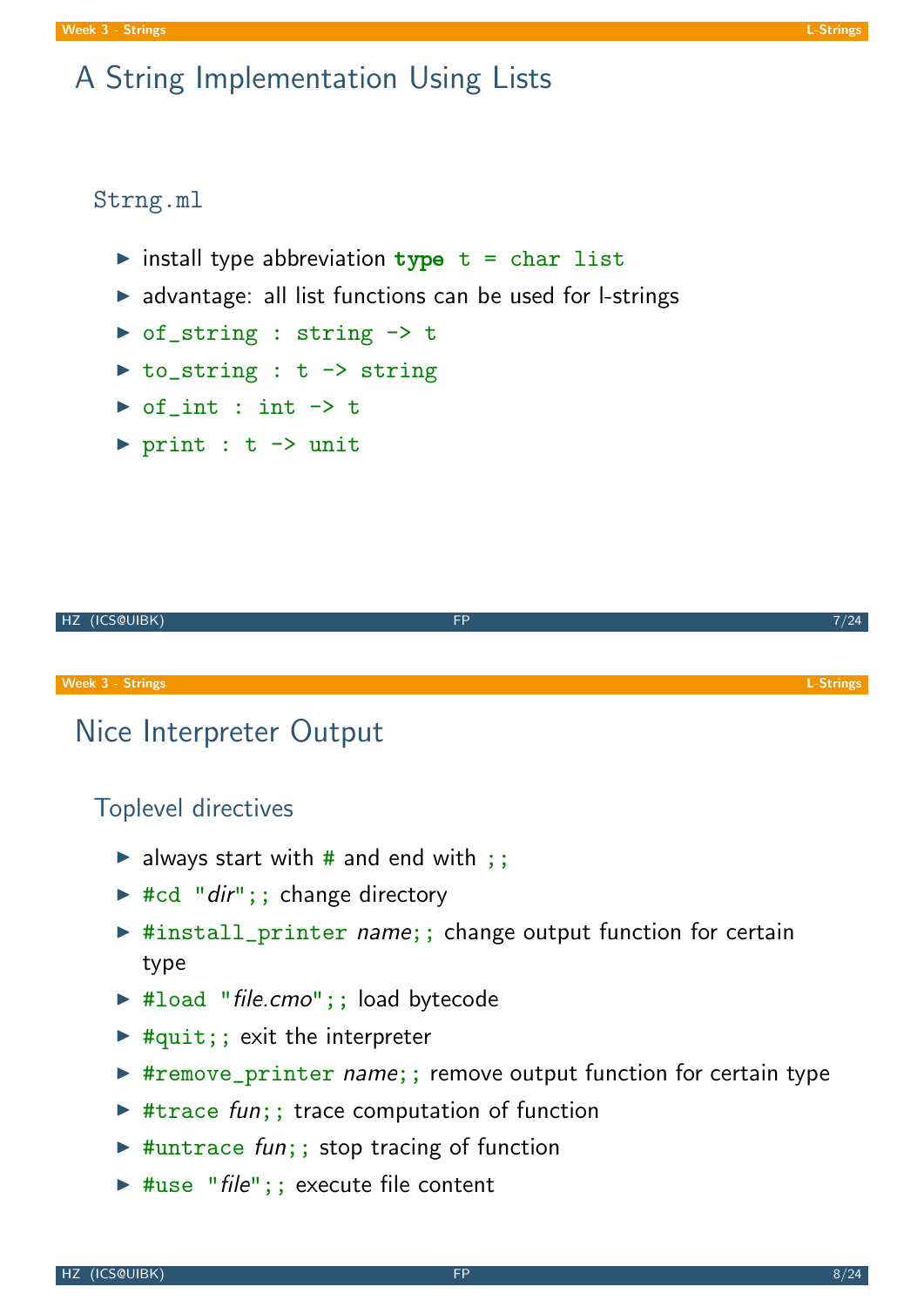## Nice Interpreter Output (cont'd)

#### .ocamlinit

```
#cd " build/"
# install_printer Strng . toplevel_printer
# install_printer Picture . toplevel_printer
open PictureData
```

```
HZ (ICS@UIBK) FP 9/24
```
Week 3 - Strings **L-Strings** L-Strings **L-Strings** L-Strings and the control of the control of the control of the control of the control of the control of the control of the control of the control of the control of the con

## Implementation of Strng

```
(* type t *)type t = char list(* of<sub>__</sub>string : string <math>\rightarrow</math> char list <math>*</math>)let of\_string s =
let rec of_string i acc =
  if i < 0 then acc else of_string (i-1) .[i]::acc)in
of_string (String.length s - 1) []
(* to<sub>-</sub>string : char list <math>\rightarrow</math> string <math>*</math>)let to_string xs =
let buffer = Buffer.create 128 in
List.iter (Buffer.add char buffer) xs;
Buffer.contents buffer
(* of(int : int -> char list *)let of_int i = of_string(string_of_int i)(* print : char list - unit *)let print s = Printf.printf "%s" (to_string s)
(* toplevel_printer : Format.formatter -> char list -> unit *)
let toplevel_printer fmt s =
Format.fprintf fmt "\"%s\"" (String.escaped(to_string s))
(* *)
```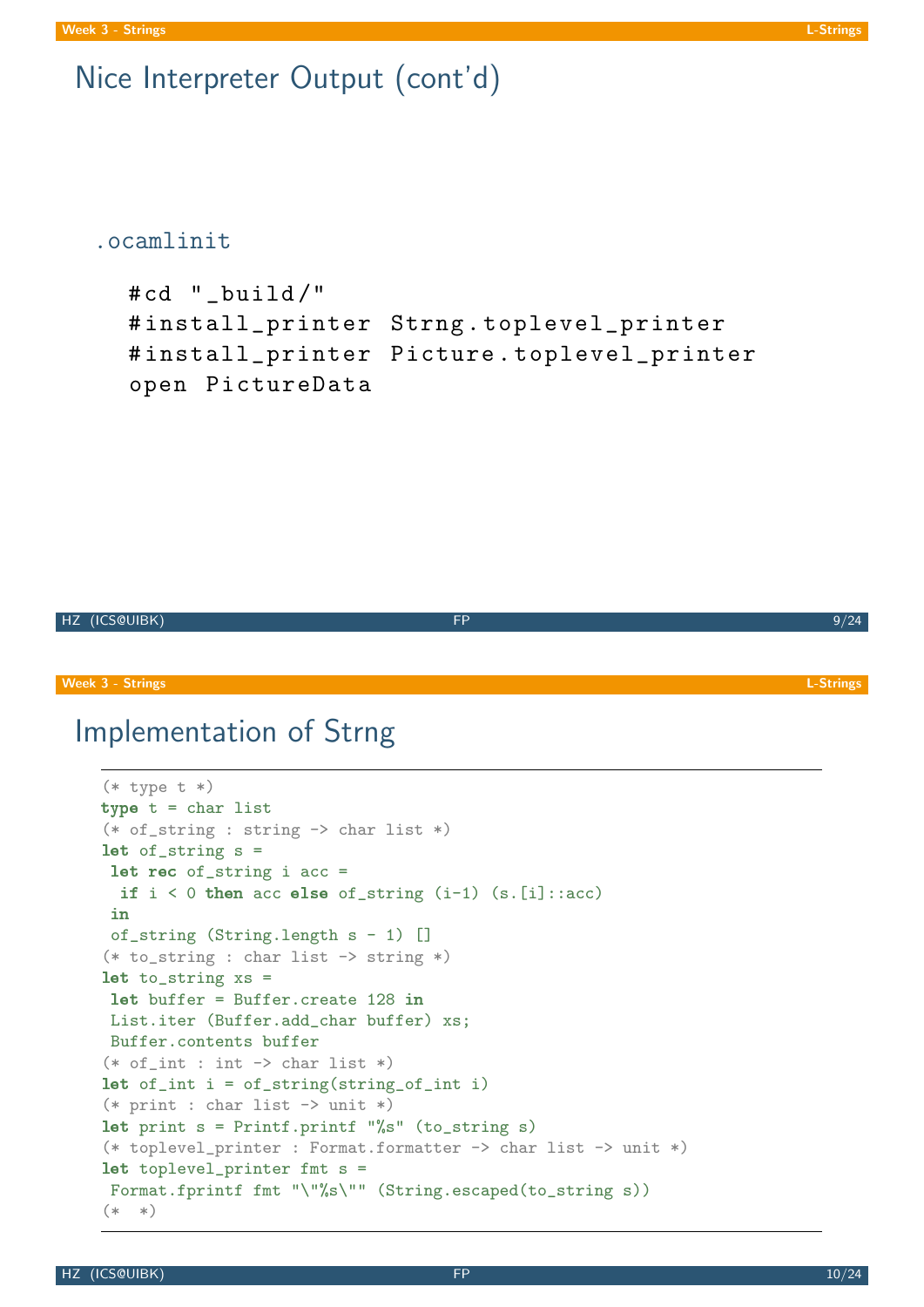## The Picture Analogon

#### Picture

 $\blacktriangleright$  atomic part: pixel

The Type of Pictures

type width = int

type height = int

type  $t = (width * height * String.t list)$ 

- $\blacktriangleright$  height and width
- $\blacktriangleright$  white pixel

## L-String

- $\blacktriangleright$  atomic part: character
- $\triangleright$  rows and columns
- **blank character (space)**

| HZ (ICS@UIBK)                       | <b>FP</b>                                                                                                                                                  | 11/24           |
|-------------------------------------|------------------------------------------------------------------------------------------------------------------------------------------------------------|-----------------|
|                                     |                                                                                                                                                            |                 |
| <b>Week 3 - Strings</b>             |                                                                                                                                                            | <b>Pictures</b> |
| Representing Pictures via L-Strings |                                                                                                                                                            |                 |
| <b>Example</b>                      |                                                                                                                                                            |                 |
| Picture:                            | *******<br>*hello*                                                                                                                                         |                 |
|                                     | *******                                                                                                                                                    |                 |
| L-String:                           | $(7,3,["******";"*hellov";"******"])$                                                                                                                      |                 |
| $w/o$ pretty printer:               | $(7,3,[[}'{'*}';'{'*}';'{'*}';'{'*}';'{'*}';'{'*}';'{'*}';'{'*}']$ ;<br>$[ ' *'; ' h'; ' e'; ' 1'; ' 1'; ' o'; ' *']$ ;<br>$[3*3;3*3;3*3;3*3;3*3;3*3;3*3]$ |                 |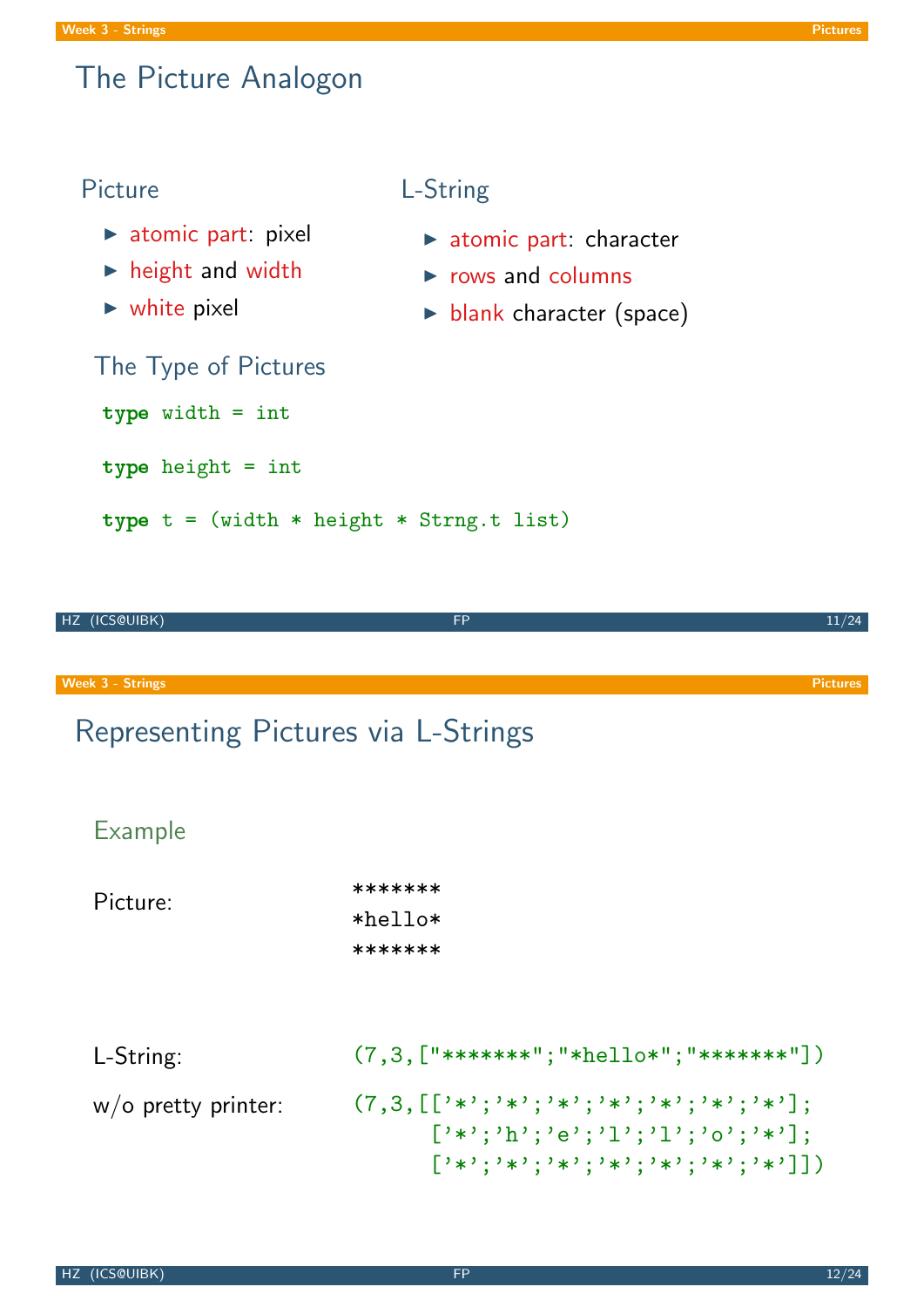# Combining Pictures - Stack Above Each Other



#### Above

```
let above (w1, h1, p1) (w2, h2, p2) =if w1 = w2 then (w1, h1+h2, p1@p2)else failwith "different_Uwidths"
```
HZ (ICS@UIBK) FP 13/24

Week 3 - Strings Pictures Pictures Pictures and the contract of the contract of the contract of the contract of the contract of the contract of the contract of the contract of the contract of the contract of the contract o

# Combining Pictures - Stack Above Each Other (cont'd)

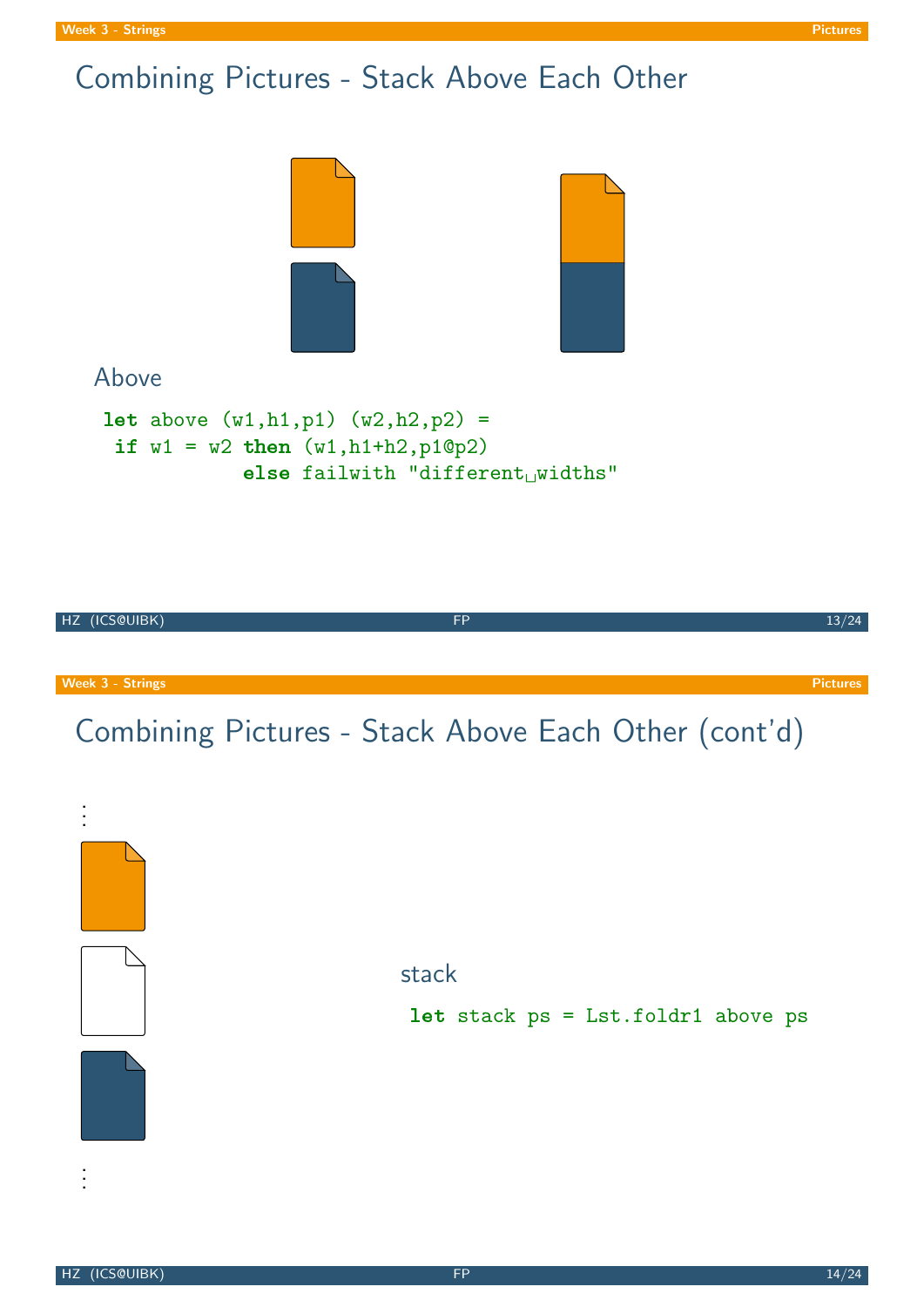## Fold Lists Containing At Least One Element

```
Fold Right One
Lst.foldr1 : ('a \rightarrow 'a \rightarrow 'a) \rightarrow 'a list \rightarrow 'aLst.foldr1 ⊙ [x_1; \ldots; x_{n-1}; x_n] = (x_1 \circ (\cdots (x_{n-1} \circ x_n) \cdots))
```
#### Example

foldr1 (+)  $[1;2;3] = 1+(2+3) = 6$ foldr1 (^)  $["He11";"o"] = "He11"^"o" = "He11o"$ 

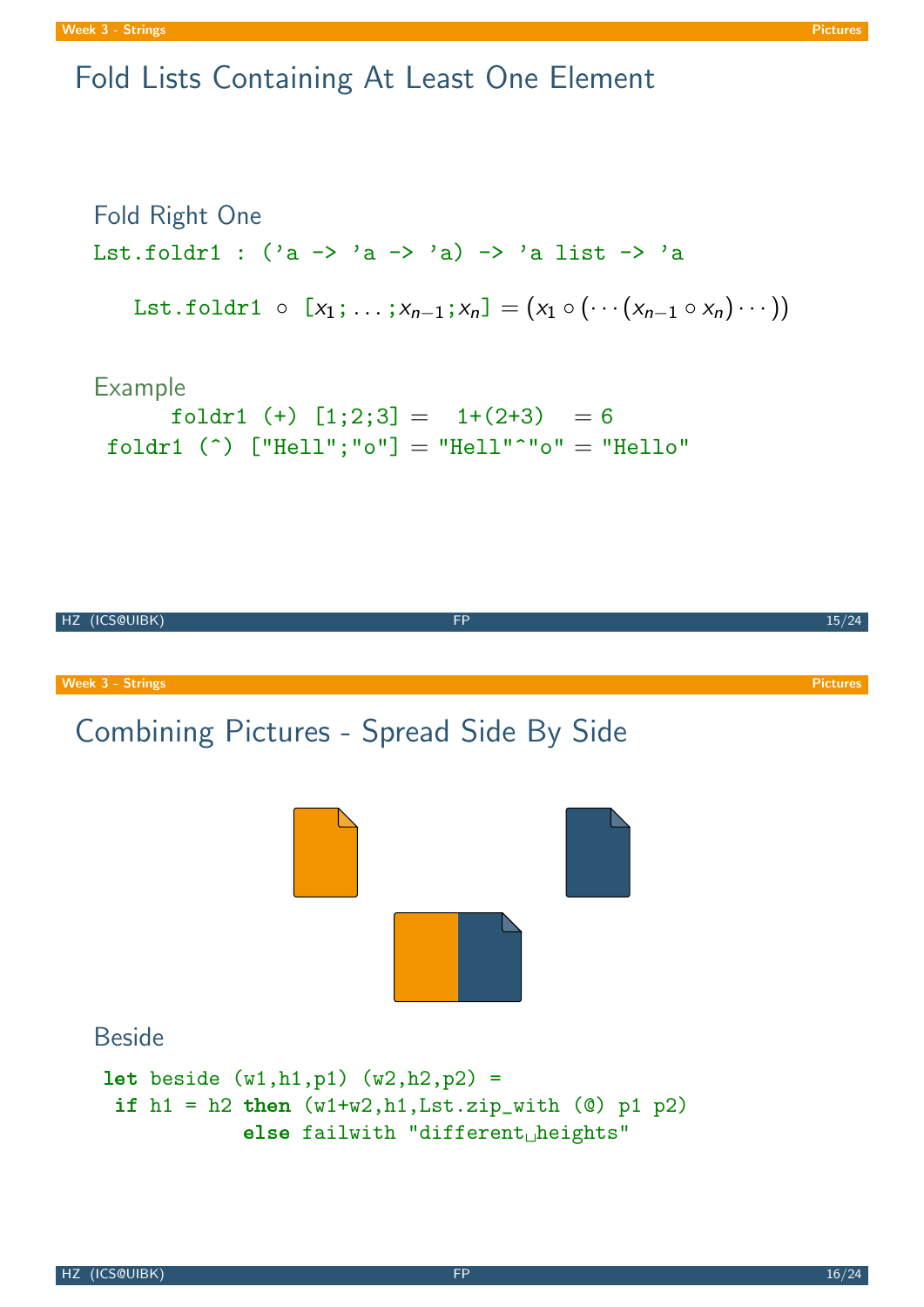## Combine Two Lists Via Function

```
Zip with Function
zip_with :
   ('a \rightarrow 'b \rightarrow 'c) \rightarrow 'a list \rightarrow 'b list \rightarrow 'c list
               Lst.zip_with \circ [x_1; \ldots; x_m] [y_1; \ldots; y_n] =[x_1 \circ y_1; \ldots; x_{\min\{m,n\}} \circ y_{\min\{m,n\}}]
```
Example

```
zip_with ( * ) [1;2] [3;4;5]
= [1*3;2*4]= [3; 8]zip_with Lst.drop [1;0] [['a'];['b']]
=[List.drop 1 [ 'a' ]; Lst.drop 0 ['b']= [[];['b']]
```
HZ (ICS@UIBK) 17/24

Week 3 - Strings Pictures Pictures Pictures Pictures Pictures Pictures Pictures Pictures Pictures Pictures Pictures

Combining Pictures - Spread Side By Side (cont'd)

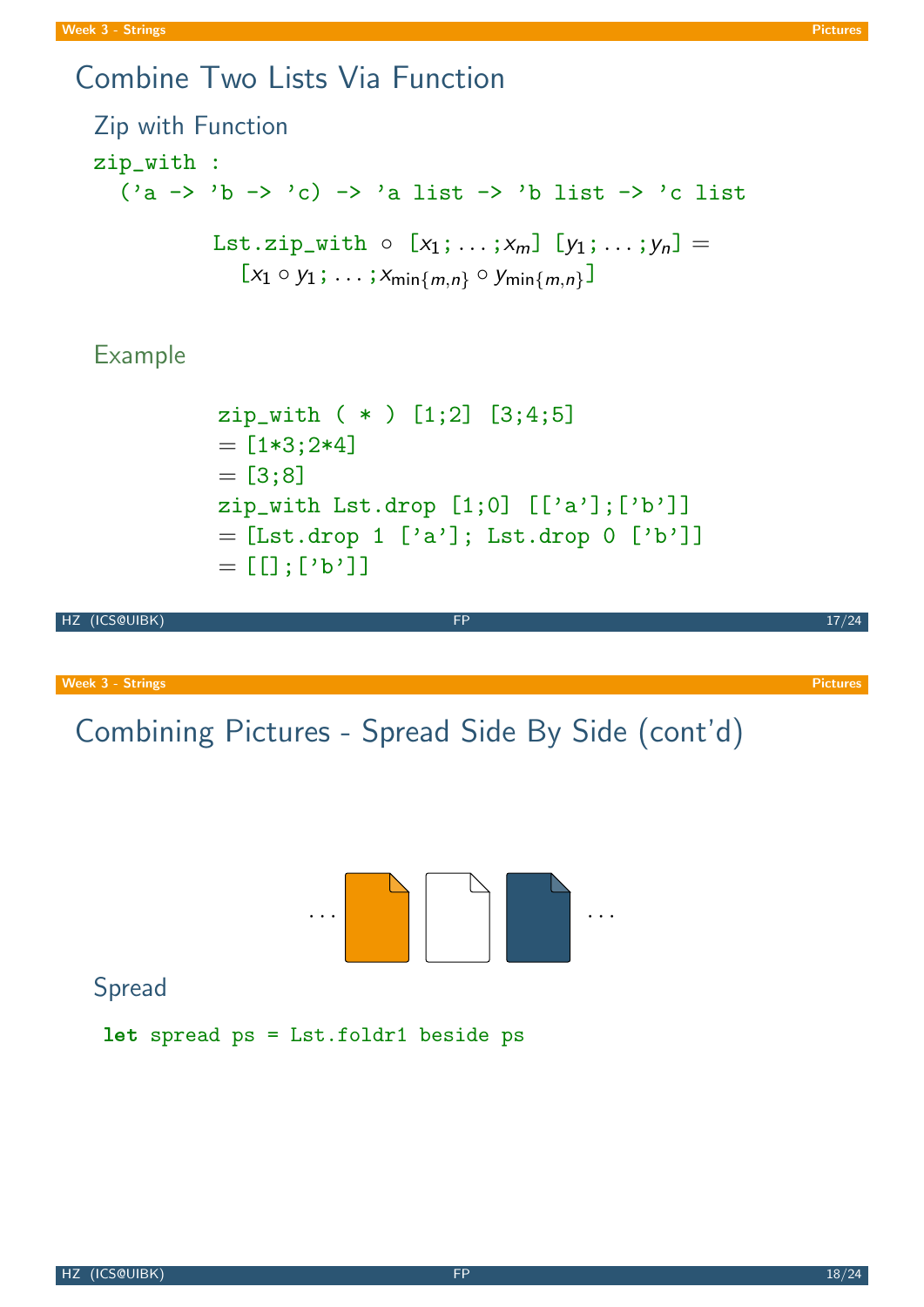

#### Pixel

```
let pixel c = (1, 1, [[c]])
```
HZ (ICS@UIBK) FP 19/24

**Week 3 - Strings Pictures** Pictures Pictures Pictures Pictures Pictures Pictures Pictures Pictures Pictures Pictures

# Creating Pictures - Rows



Row

let row s = spread(Lst.map pixel s)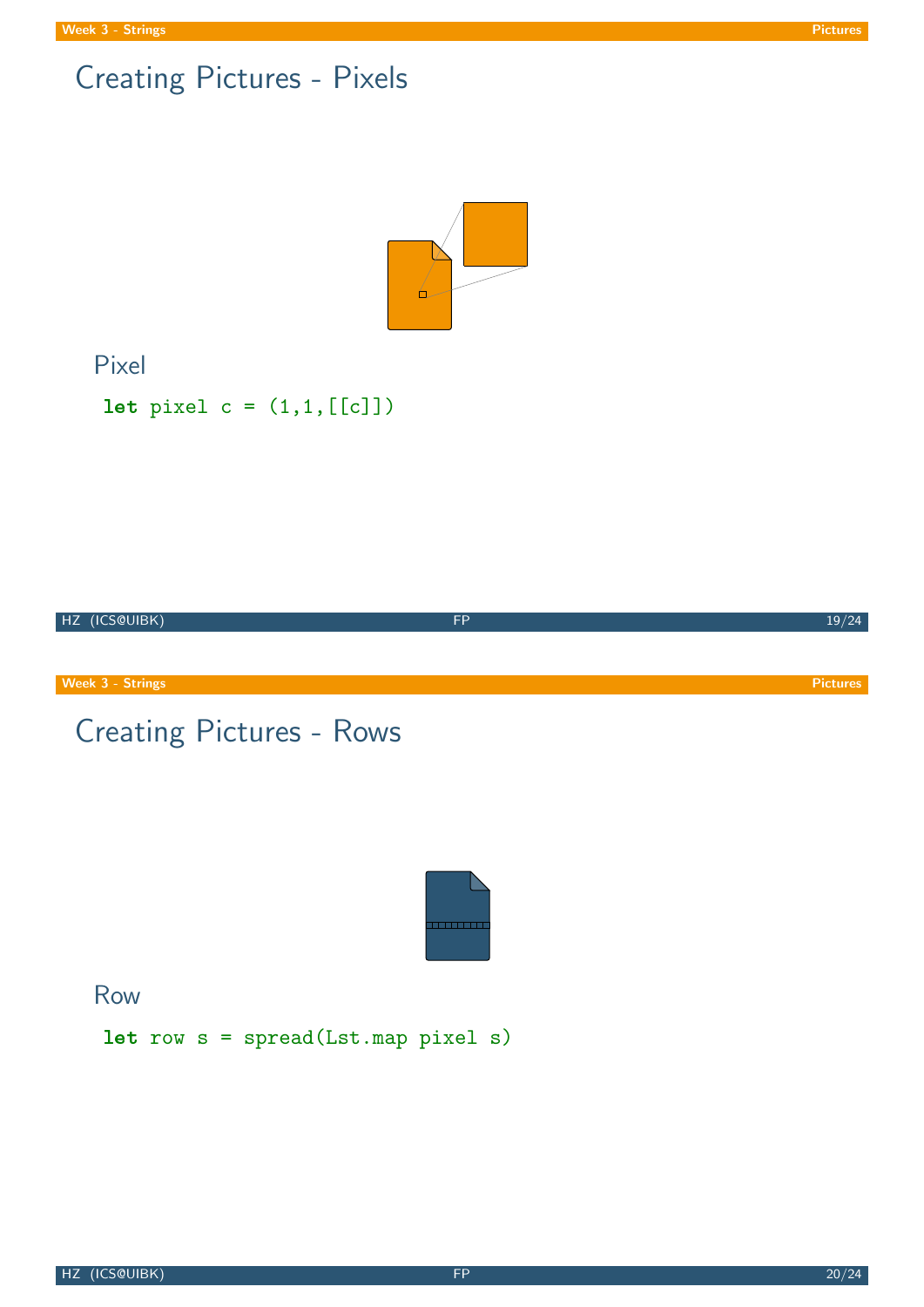# Creating Pictures - Empty Pictures



## Empty

```
let empty w h =let line = Lst.replicate w ' ' in
let rows = Lst.replicate h line in
 stack(Lst.map row rows)
```